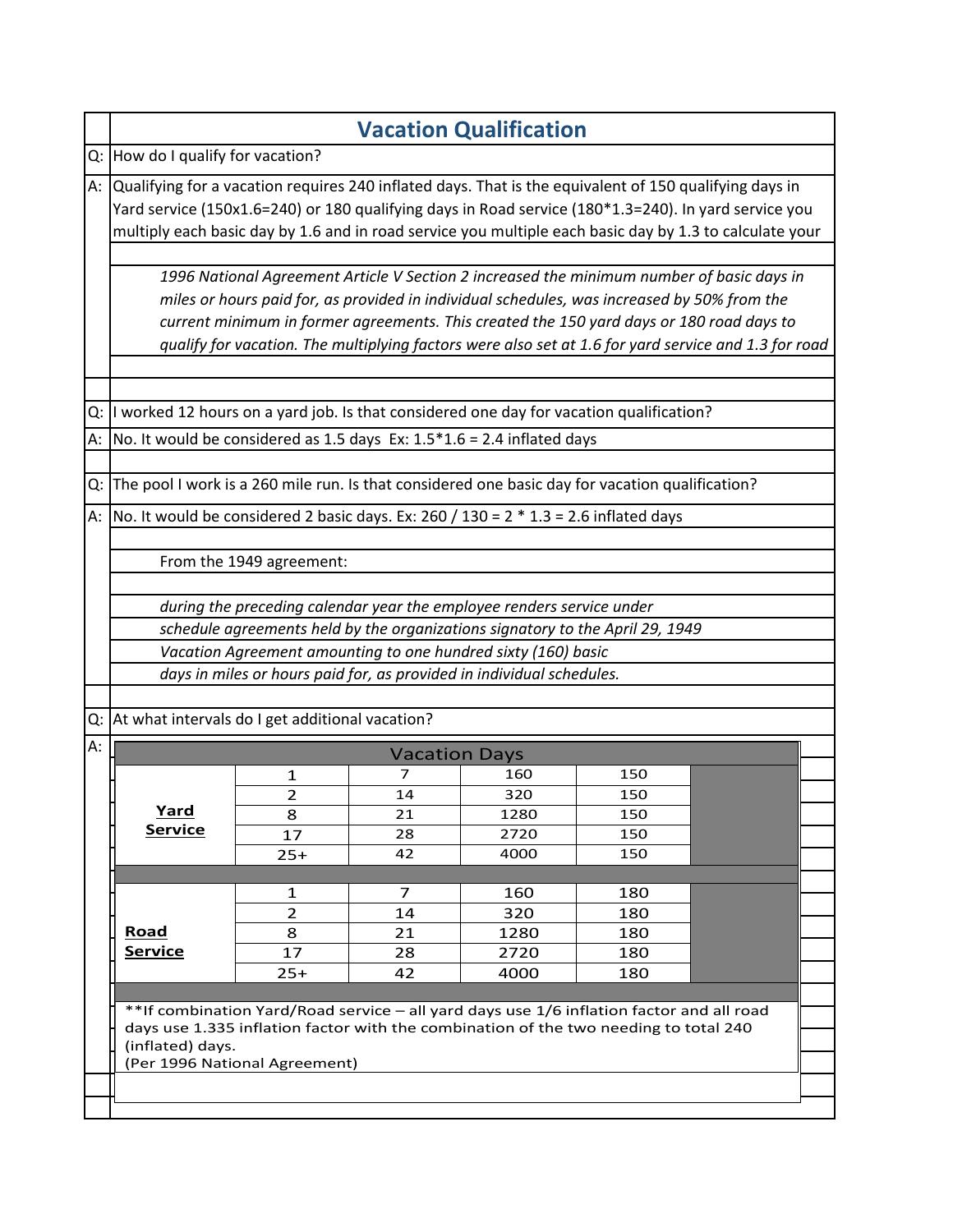|    | $ Q: I $ work the extra board all year long and have a hard time getting to 240 inflated days because the |
|----|-----------------------------------------------------------------------------------------------------------|
|    | board turns slow. Is there anything in the agreement to help me out with qualification?                   |
|    | A: If you were assigned to the extra board and available for service but did not get called to work, you  |
|    | can be credited for that day toward vacation qualification. You can be credited up to but not exceeding   |
|    | 90 days if you were available for service but not used. These additional days are not subject to          |
|    |                                                                                                           |
|    | 1996 National Agreement Article V Section 2(b):                                                           |
|    | Calendar days on which an employee assigned to an extra list is available                                 |
|    | for service and on which days he performs no service, not exceeding ninety (90)                           |
|    | such days, will be included in the determination of qualification for vacation;                           |
|    |                                                                                                           |
|    | Such calendar days shall not be subject to the multiplying factors set forth in existing                  |
|    | vacation rules as amended.                                                                                |
|    |                                                                                                           |
|    |                                                                                                           |
|    | Q: I suffered an on duty injury. Will BNSF qualify me for vacation next year?                             |
|    | A: If an employee is absent from and unable to perform service because of an on duty injury, calendar     |
|    | days not in excess of 45 will be included toward qualification. These additional days are not subject to  |
|    | multiplying factors set forth in the agreement.                                                           |
|    |                                                                                                           |
|    | 1996 National Agreement Article V Section 2(b):                                                           |
|    | Calendar days, not in excess of forty-five (45), on which an employee is                                  |
|    | absent from and unable to perform service because of injury received                                      |
|    | on duty will be included. Such calendar days shall not be subject to the                                  |
|    | multiplying factors set forth in existing vacation rules as amended.                                      |
|    |                                                                                                           |
| Q: | Do my days in training and rules class count toward vacation qualification?                               |
| A: | Yes, but these days are not subject to the multiplying factors set forth in the agreement.                |
|    |                                                                                                           |
|    | 1996 National Agreement Article V Section 2(c):                                                           |
|    | Calendar days on which an employee is compensated while attending training                                |
|    | and rules classes at the direction of the carrier will be included in the determination                   |
|    | of qualification for vacation. Such calendar days shall not be subject to the multiplying                 |
|    | factors set forth in existing vacation rules as amended.                                                  |
|    |                                                                                                           |
|    |                                                                                                           |
|    |                                                                                                           |
|    |                                                                                                           |
|    |                                                                                                           |
|    |                                                                                                           |
|    |                                                                                                           |
|    |                                                                                                           |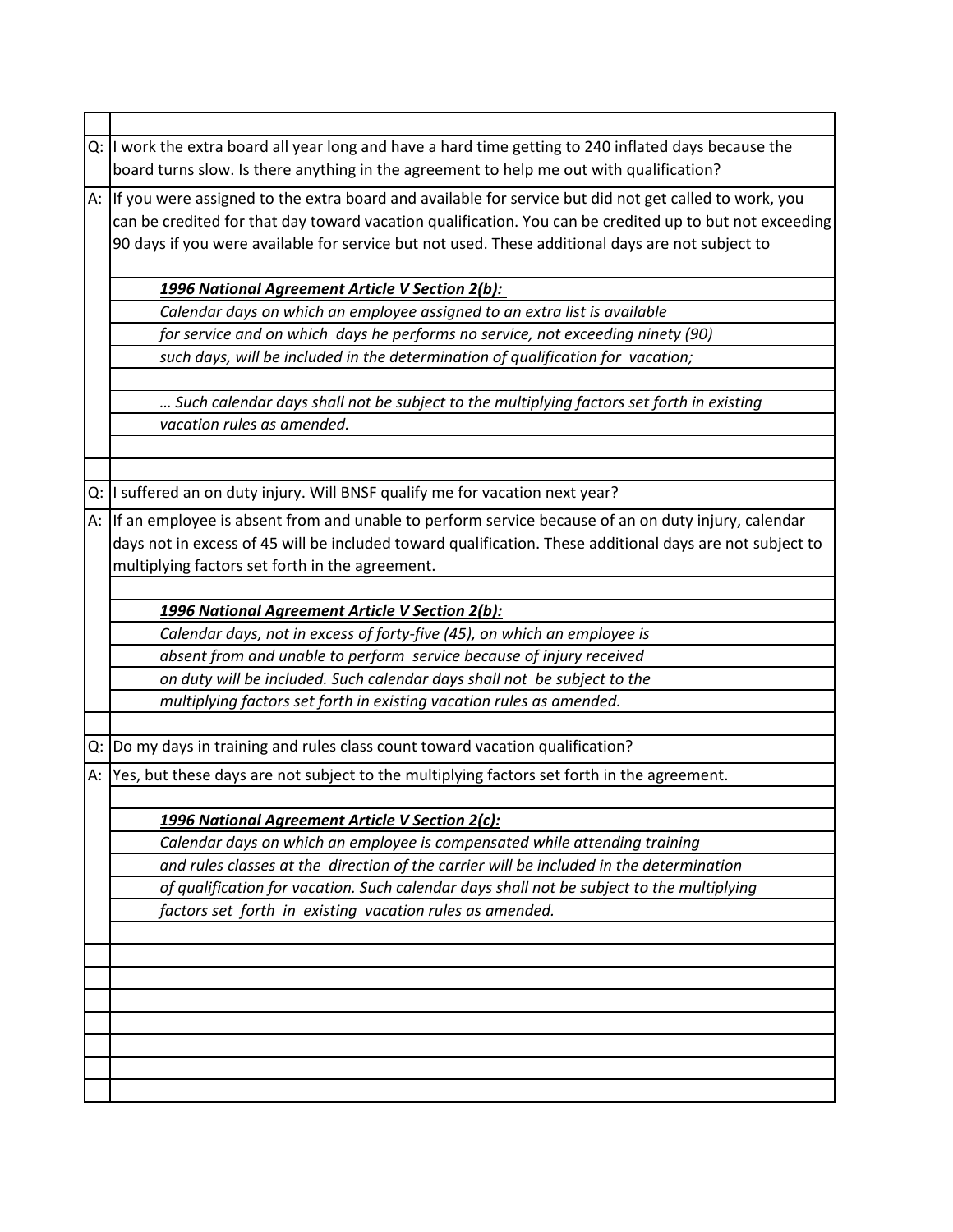|    | Q: My anniversary date will be in the middle of the year and I will then qualify for an extra week of   |
|----|---------------------------------------------------------------------------------------------------------|
|    | vacation. When will I get that week?                                                                    |
| A: | You will be able to schedule your additional week at any time during the anniversary year. So, You will |
|    | be able to schedule the additional week while you are scheduling your vacation during the scheduling    |
|    |                                                                                                         |
|    | 1996 National Agreement Article V Section 2(d):                                                         |
|    | During a calendar year in which an employee's vacation entitlement will increase on the                 |
|    | date, such employee shall be permitted to schedule the additional vacation time to which                |
|    | on the anniversary date at any time during that                                                         |
|    | calendar year.                                                                                          |
|    |                                                                                                         |
| Q: | Do Vacation days count toward next year's vacation qualification?                                       |
|    | A: No                                                                                                   |
|    |                                                                                                         |
|    | Q: Do PLDs count toward next year's vacation qualification?                                             |
|    | A: No                                                                                                   |
|    |                                                                                                         |
|    | <b>Vacation Periods or "SPLITS"</b>                                                                     |
|    | Q: How many "splits" or vacation periods do we get?                                                     |
|    | The 1996 the National Agreement provides for two "splits" in an annual vacation in any calendar year.   |
|    | This means you are allowed three vacation periods or "splits"                                           |
|    |                                                                                                         |
| A: | Article V Section 2(e)                                                                                  |
|    |                                                                                                         |
|    | (e) An employee may make up to two splits in his annual vacation in any calendar year.                  |
|    |                                                                                                         |
|    | Q: Are the "splits" or vacation periods supposed to be filled by seniority order?                       |
|    |                                                                                                         |
| А: | The "splits" or vacation periods are filled according to the agreement language from the involved       |
|    | region.                                                                                                 |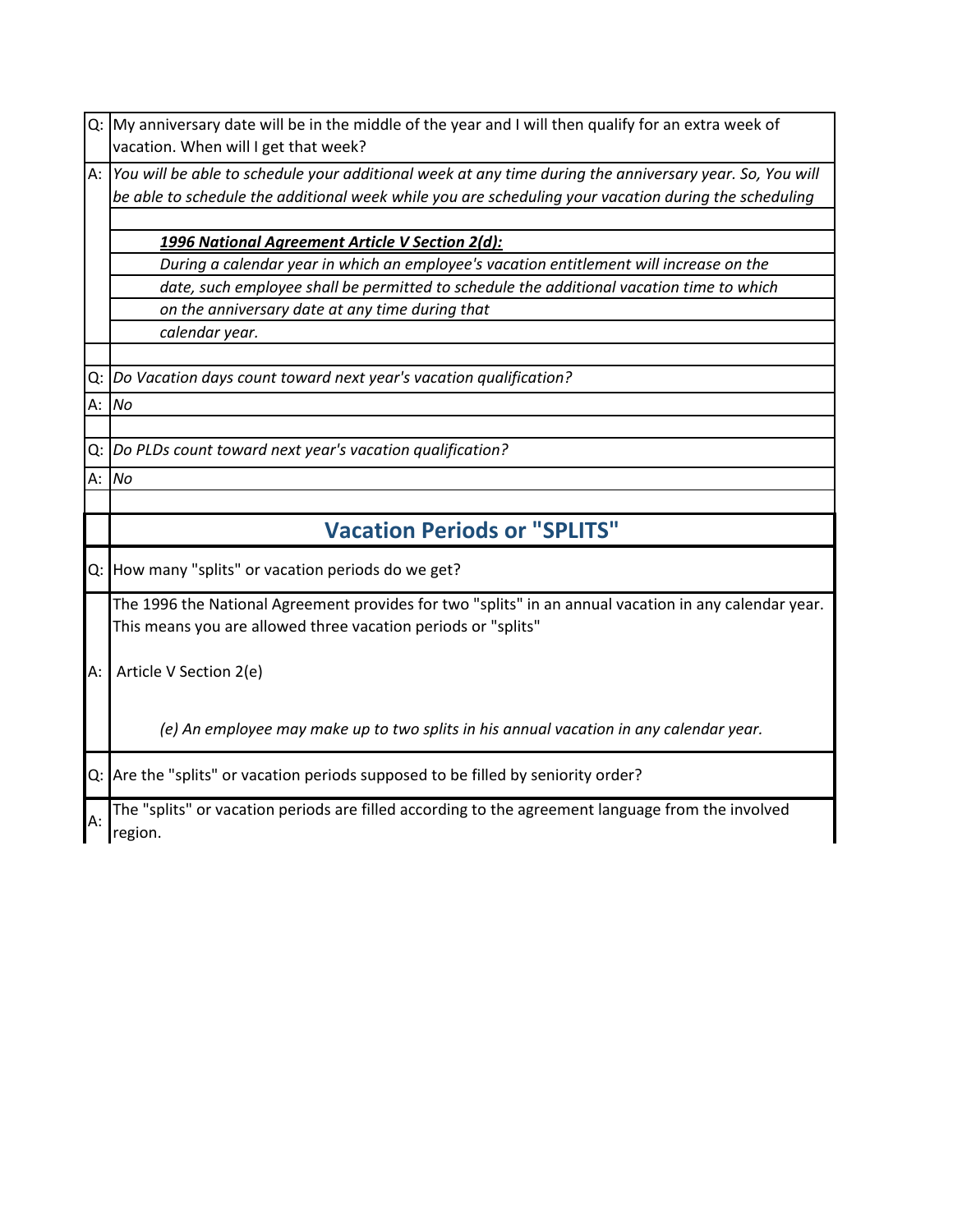|      | Q: How are the "splits" or vacation periods filled on the eastern western lines?                                                                                                                                                                                                                                                                        |  |  |
|------|---------------------------------------------------------------------------------------------------------------------------------------------------------------------------------------------------------------------------------------------------------------------------------------------------------------------------------------------------------|--|--|
|      | In short, vacations will be filled in seniority order one split at a time. This means once the first split or<br>vacation period has been filled in seniority order, you can now move to the second split or vacation<br>period and begin filling it in seniority order. Same would apply for the third vacation period created by<br>the second split. |  |  |
|      | The Eastern Western lines agreement states in appendix 22:                                                                                                                                                                                                                                                                                              |  |  |
|      | In applying the principle set forth above, consideration will be given to only one period                                                                                                                                                                                                                                                               |  |  |
| А:   | of the split vacation in assigning vacations in any class of service. An employee<br>requesting a split vacation will designate which period he desires considered in                                                                                                                                                                                   |  |  |
|      | accordance with the above. After all employees of a particular class have been assigned                                                                                                                                                                                                                                                                 |  |  |
|      | one vacation period, in accordance with the above-quoted principle, the remaining split                                                                                                                                                                                                                                                                 |  |  |
|      | vacation period will be assigned to available unassigned periods with due regard to the                                                                                                                                                                                                                                                                 |  |  |
|      | employee in his seniority order in the class of service in which engaged, consistent with                                                                                                                                                                                                                                                               |  |  |
|      | requirements of the service.                                                                                                                                                                                                                                                                                                                            |  |  |
|      | Q: How are the "splits" or vacation periods filled on the Northern/Southern lines?                                                                                                                                                                                                                                                                      |  |  |
|      |                                                                                                                                                                                                                                                                                                                                                         |  |  |
| A: l | Vacations on the N/S are filled in the same manner as the E/W lines.                                                                                                                                                                                                                                                                                    |  |  |
|      | Q: How are the "splits" or vacation periods filled on the Coast lines?                                                                                                                                                                                                                                                                                  |  |  |
|      | The short answer would be that the senior engineer will be given preferred choice for each period<br>requested.                                                                                                                                                                                                                                         |  |  |
|      |                                                                                                                                                                                                                                                                                                                                                         |  |  |
|      | Vacations on the Coast lines are filled in accordance with appendix 24 of the core schedule. The<br>pertinent language for filling vacation splits or vacation periods is:                                                                                                                                                                              |  |  |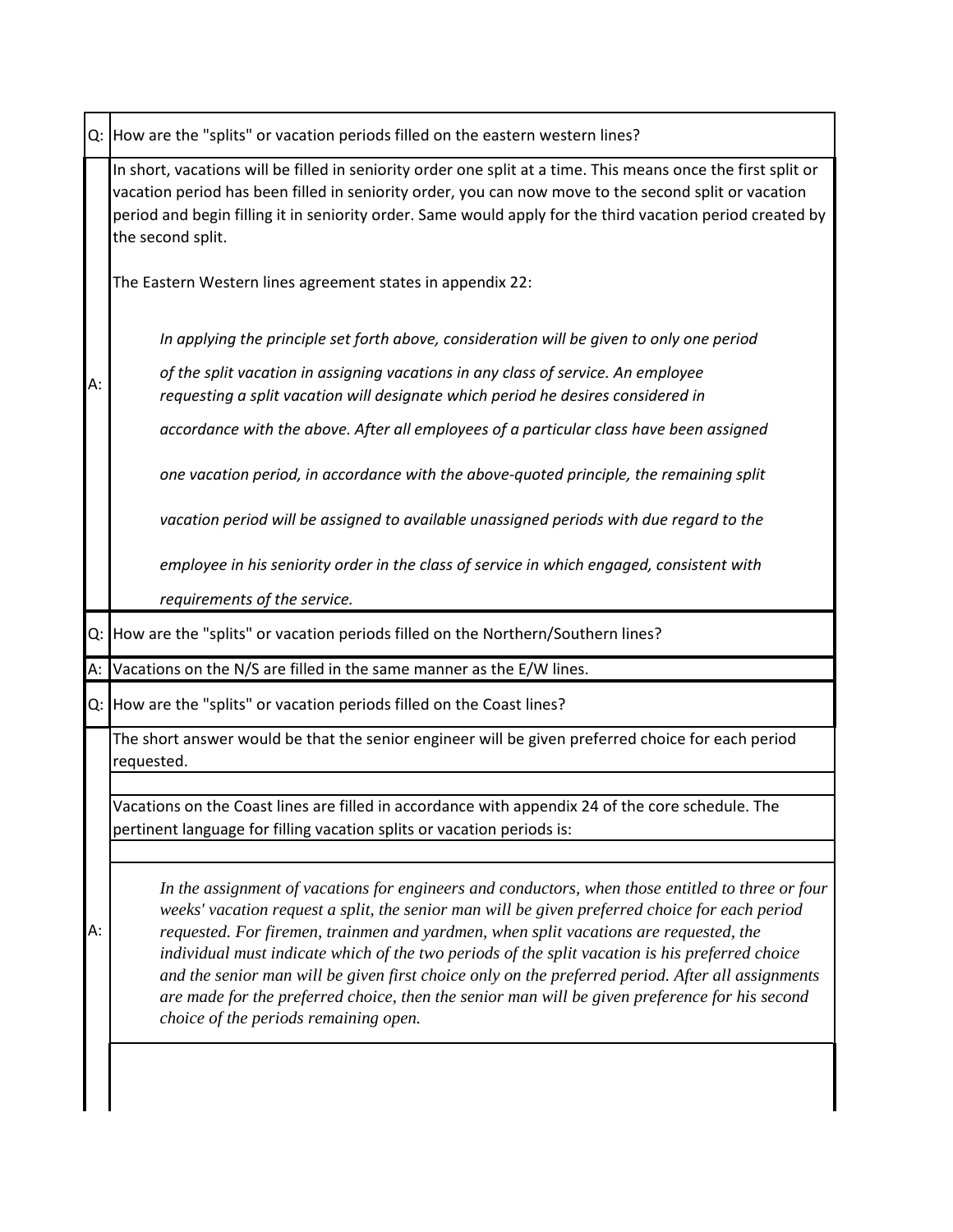|       | <b>Floating Vacation</b>                                                                                                                                                                                                                                                                                                                 |
|-------|------------------------------------------------------------------------------------------------------------------------------------------------------------------------------------------------------------------------------------------------------------------------------------------------------------------------------------------|
| lQ: l | How many weeks of vacation can an engineer float?                                                                                                                                                                                                                                                                                        |
| A:    | Engineers can float up to 2 weeks of their vacation. In 1990 (Article 13) we negotiated for the first<br>week of floating vacation. The second week of vacation float comes from Article 3(b) of the 2009<br>agreement. The second week of float vacation will be approved in the same manner as the first week<br>of floating vacation. |
| $Q$ : | If I am working as a conductor can I use my floating vacation?                                                                                                                                                                                                                                                                           |
| A:    | 1990 Article 13(b) An engineer may float his vacation under the above provisions only if he is working<br>as an engineer when request for float is made.                                                                                                                                                                                 |

|    | <b>Vacation Roster</b>                                                                                                                                                                                                                                                                                                                                                                                  |
|----|---------------------------------------------------------------------------------------------------------------------------------------------------------------------------------------------------------------------------------------------------------------------------------------------------------------------------------------------------------------------------------------------------------|
|    | Q: How do I determine how many vacation roster slots I should have?                                                                                                                                                                                                                                                                                                                                     |
| A: | The vacation roster is determined by the language in section 9 of the "Flowback" agreement. The<br>number of "slots" on your vacation roster is determined by the number of engineer jobs working in<br>your jurisdiction on October 1. For example, if you have two pools holding 50 engineers each and one<br>yard engineer on October 1, you will have 101 vacation "slots" on your vacation roster. |
|    | Q: How are engineers placed to my vacation roster?                                                                                                                                                                                                                                                                                                                                                      |
|    | The manner the vacation roster is filled is driven by section 9.2 of the "Flowback" agreement. The<br>vacation roster should be filled by the senior engineers regardless of the craft they are working in.                                                                                                                                                                                             |
| А: | The assignment of engineer vacations "slots," driven by the October 1 date, shall be<br>$9.2^{\circ}$<br>assigned to the senior engineers regardless of the craft the senior engineers are working in, i.e.<br>ground or engine service, in accordance with existing vacation agreement provisions.                                                                                                     |
|    | There are two vacation rosters on my seniority district. One at my terminal and one at another<br>Q: terminal. Do all of the engineers at my location go on my vacation roster in seniority order even if they<br>are junior to engineers that cannot hold the vacation roster at the other location?                                                                                                   |